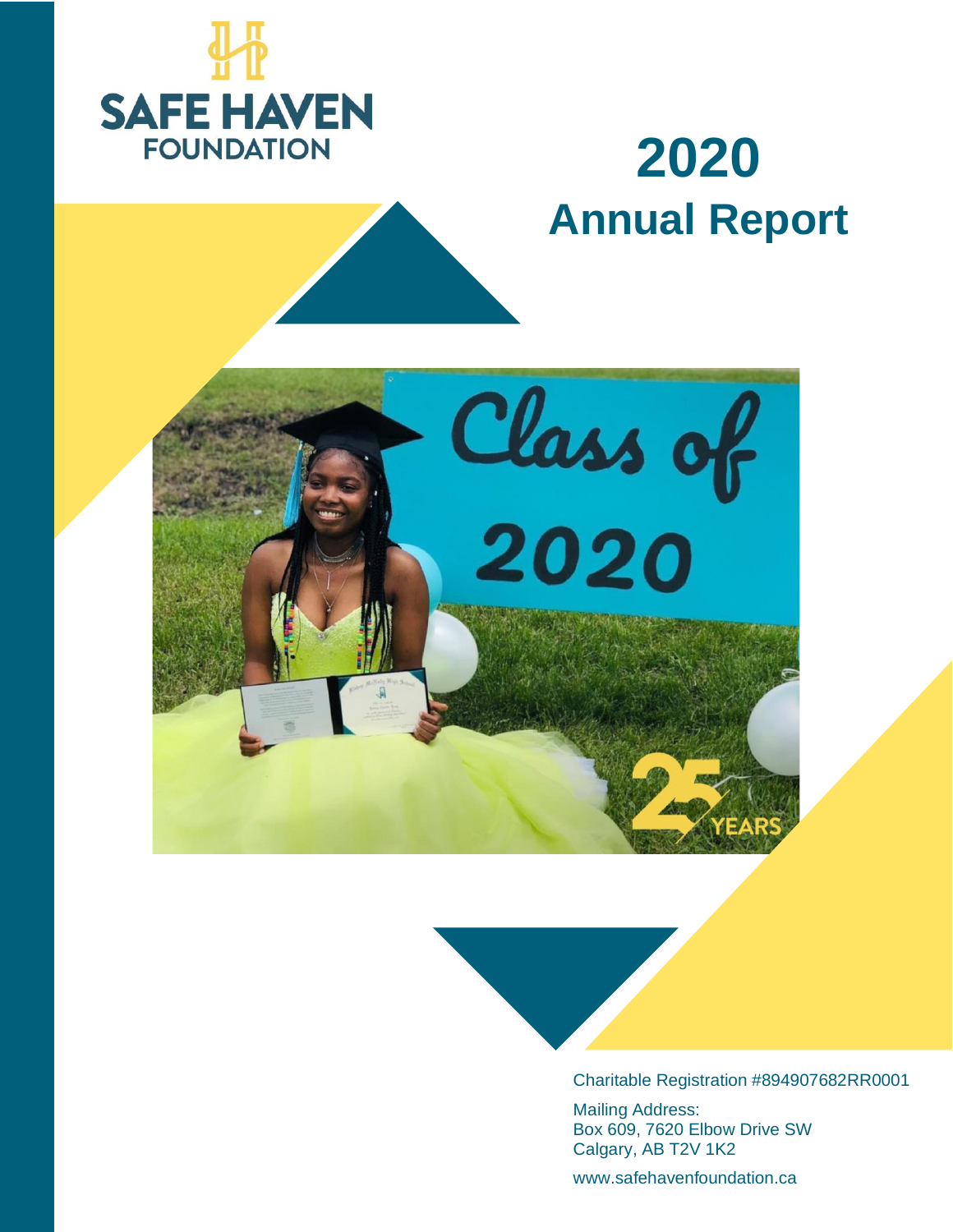# **Message from The Founders**

Dear Friends:

Amidst spending most of 2020 meeting the challenges of COVID-19 pandemic and societal turmoil in our world, Safe Haven Foundation remained steadfast in delivering on our mission to keep our girls safe, and in supporting our staff from both an operational/program delivery and personal self-care standpoint. Safe Haven modified existing programs, adapted admirably to working remotely, and have implemented measures to help prevent the spread of the virus. Our Team is diligent in communications and leaning on each other for support, seizing learning and growth opportunities and it is overwhelmingly apparent that each member recognizes their roles and responsibilities and the power of working as a united front. This remains one of Safe Haven's greatest strengths.

Indeed, these have been remarkable times. In March, we were facing financial hardship and didn't know how we were going to replace our 43% revenue shortfall that was predicted due to event cancellations. Since then, we have witnessed the meaning of perseverance and commitment as the team developed and formed a Plan B. We sharpened our pencils, cut costs wherever possible without taking away any of the girls' needs.



And we turned to our community who lifted us up in the most inspiring ways. We have witnessed the meaning of perseverance and commitment as the team developed a Plan B. To our Board, Staff, Volunteers, and local businesses who dug deep to find creative ways to continue to walk this journey with the girls, we are forever grateful. And to our Donors, who are very much the heartbeat of our organization, you stepped forward in unimaginable ways to provide the essential monetary support with generous grants and donations and we are eternally grateful. Our unwavering stakeholder support speaks volumes of the great impact they have made by investing in our youth and changing the very fabric of our society. Our most heartfelt thank you.

The beauty of the work at Haven's Way is that we have seen what resilience looks like - in the face of our girl's day after day! Our team has had the honor of reaching out our hand to them in their desperate times of need. In return, they have taught us what hope looks like and that we find that hope in one another! This has a trickle-down effect to our organization as a whole. As Safe Haven Foundation is poised to embark on growth and expansion, we choose to look forward with optimism instead of fear and with excitement about the opportunities that lie ahead.

With gratitude,

Karen & John Sherbut, Co-Founders

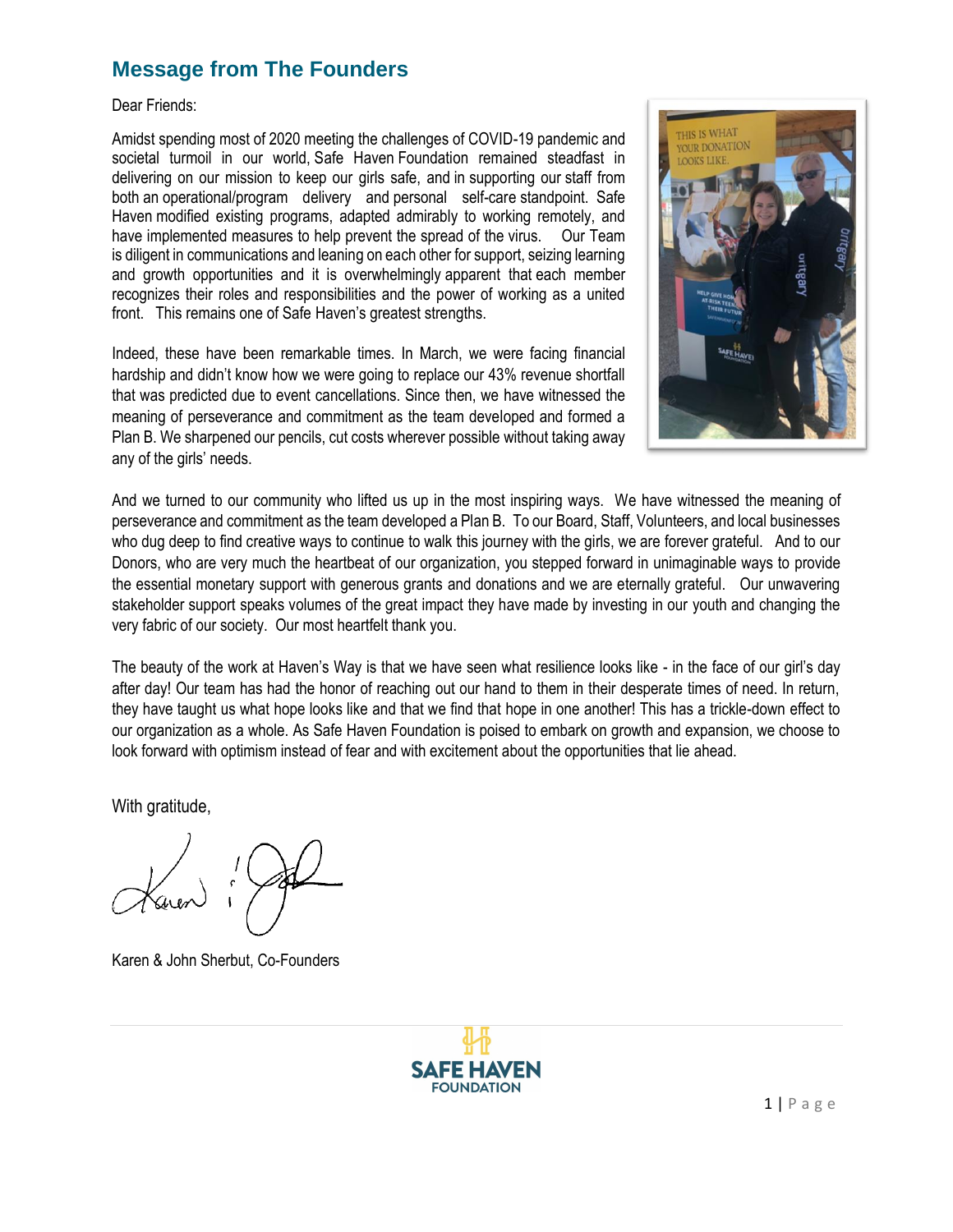### **Mission**

The Safe Haven Foundation of Canada's mission is to **Help Give Calgary's Homeless and At-Risk Girls Their Future Back** by providing the necessary programming and supports that will empower them to selfsufficiency.

Safe Haven Foundation has a Cultural Competency and Diversity Plan and is committed to equality, diversity, and inclusion in supporting the girls and their families. The organization respects cultural practices and ensures cultural safety, enabling a practice of providing equitable, individually focused services. The organization demonstrates awareness, respect, and attention to the diversity of the people with whom it interacts (persons served, personnel, families/caregivers, and other stakeholders) that is reflected in attitudes, organizational structures, policies, and services. Cultural activities are incorporated into service plans and activities as wanted by those served. Staff must demonstrate respect for unique culture and heritage. It is part of intake at Haven's Way to ask if there are cultural customs, beliefs, behaviors, or traditions that it would be helpful to know about. The plan establishes identifies where barriers may exist and how they may be addressed.

## **Programming**

Safe Haven Foundation has a Cultural Competency and Diversity Plan and is committed to equality, diversity, and inclusion in supporting the girls and their families. The organization respects cultural practices and ensures cultural safety, enabling a practice of providing equitable, individually focused services. The organization demonstrates awareness, respect, and attention to the diversity of the people with whom it interacts and that is reflected in attitudes, organizational structures, policies, and services. Cultural activities are incorporated into service plans and activities as needed by those served. Staff demonstrate respect for unique culture and heritage. As part of intake at Haven's Way, youth are asked if they have specific interest in cultural customs, beliefs, behaviors, or traditions. This plan identifies where barriers may exist and how they may be addressed.



**Havens Way®** is a voluntary, long-term supportive housing program that assists young women who are at risk of homelessness or currently homeless. These are girls aged 14 to 24 who do not have child welfare status, and who have a focus and commitment to completing their education. They have experienced considerable housing instability, alongside additional risks such as: mental health, physical and sexual abuse, neglect, addictions, trauma, family conflict, violence, and sexual exploitation. Haven's Way provides long term homes and comprehensive supports for six young women, 24 hours a day, 365 days a year. Typically, the program serves nine unique individuals per year and girls will live in the homes for one to four years, with the average length being 2.5 years. It should be noted that Haven's Way is not about the number of youth served in a given year, but rather the lives changed as each young woman develops their natural supports in the community and ends their path of homelessness forever.

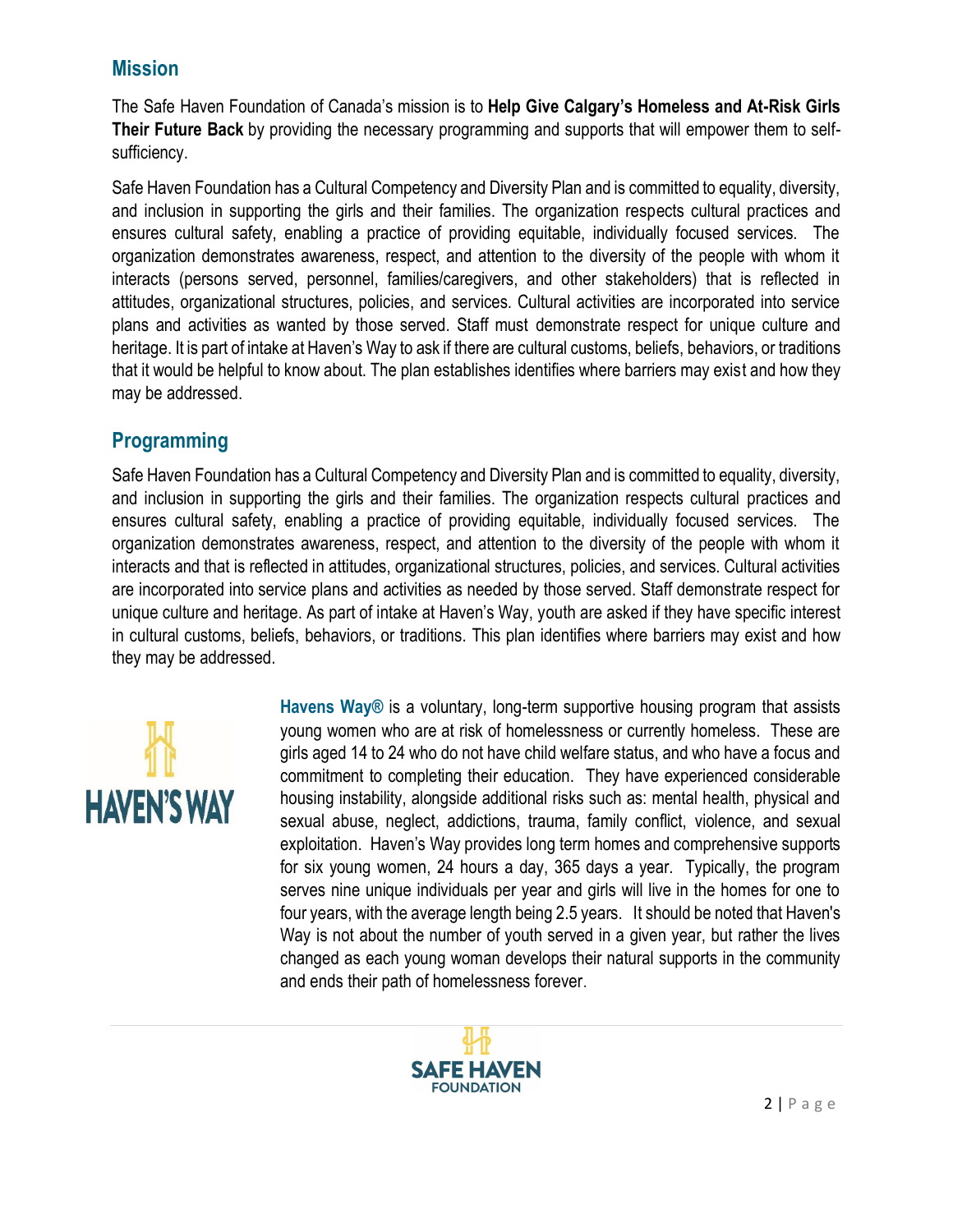

#### **Educational Scholarship Program**

The Scholarship Program offers the girls the ability to pursue post-secondary education at accredited educational institutions including Universities, Colleges and Technical Schools. The girls are required to submit a detailed application demonstrating their research into a specific institution and program. They also must commit to achieving a minimum grade point average, which is mutually determined in order to encourage them to aim high and to set them up for success at the same time. In 2020, the Safe Haven Foundation awarded a total of \$10,739.79 in Scholarships to youth living at Haven's Way and Alumni of Haven's Way.

#### **Therapeutic Recreation Program**

Many of the girls that come into the homes have never had the opportunity to take music lessons, art classes, or to participate in sports. The girls are asked to submit a proposal for their chosen activity, including research on the costs and commitments involved. Girls must be in good standing in both school and at home and are accountable to attend all lessons, demonstrating research and commitment. Through these opportunities, the girls are increasing their self-worth, learning new skills and building self-esteem, and creating relationships that further engage them in the community. In 2020, \$819.85 was awarded towards Therapeutic Recreation Programs.



#### **Alumni Program**

With our youth voice in mind, the Haven's Way Alumni Program was developed to provide ongoing support and foster development that doesn't end just because they have moved out. Today, the Haven's Way Alumni program actively supports approximately 25 youth, living in various places in Calgary and elsewhere, who continue to reach out for those important supports. This program also gives us the unique opportunity to learn and listen from youth who have graduated from the program through focus groups each quarter.

### **State of the Non-Profit Sector in Alberta**

Safe Haven Foundation face many challenges due to the COVID-19 pandemic in 2020. While there have been successes and significant milestones, there is also real concern around the uncertainty from loss of fundraising revenue and where new funds will come from in our still very unstable economy.

In a recent communication piece from the Calgary Chamber of Voluntary Organizations (CCVO), Karen Ball, Interim President and CEO, writes, "It is time for the nonprofit sector to lead a vital conversation. A conversation that considers the resiliency of our sector and the value that we offer as leaders on the front lines of this pandemic and leaders in our collective recovery. This is a conversation that needs to be had

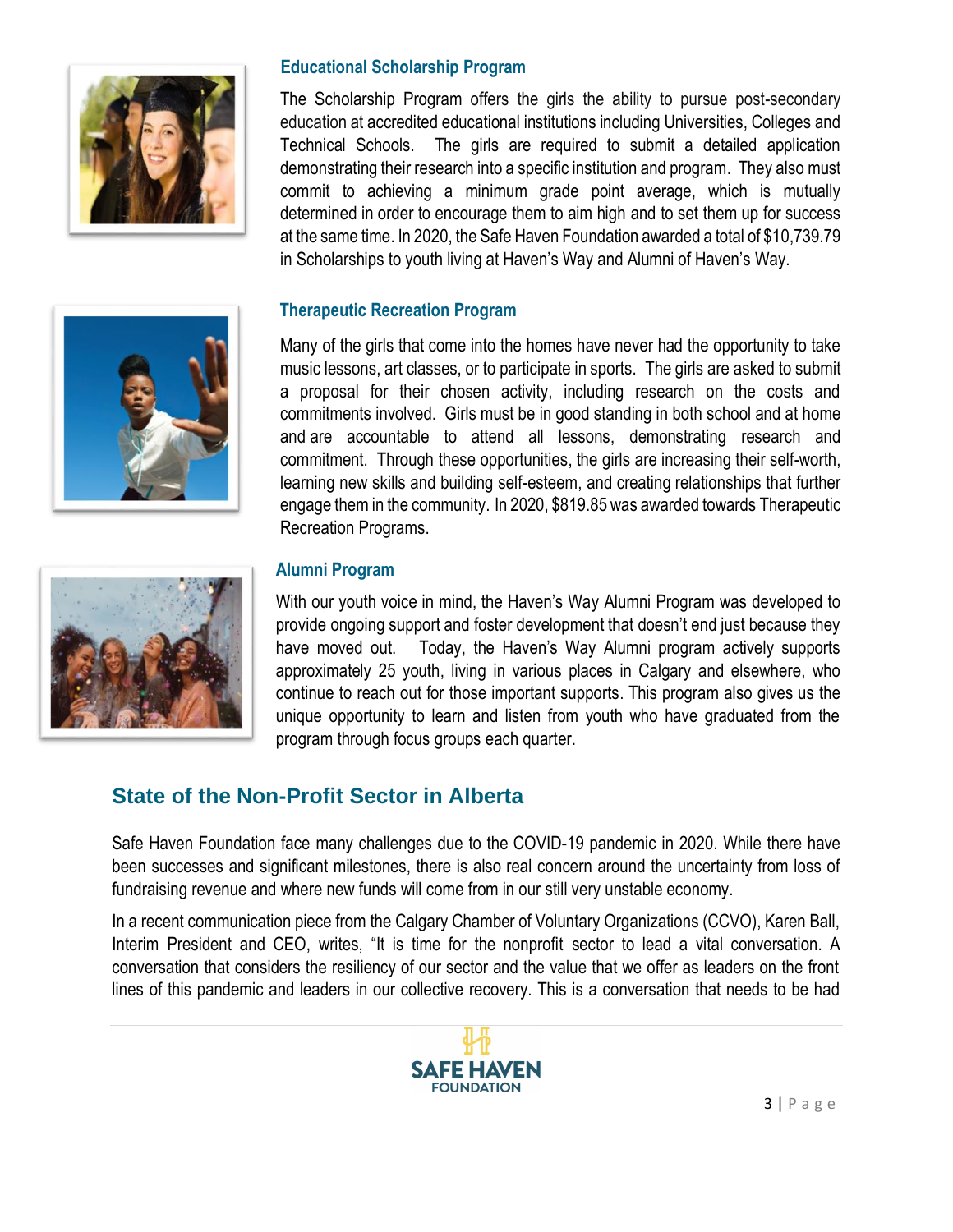within the nonprofit sector and, most critically, with the private and public sectors to co-create a strategy that will ensure the future prosperity of our communities and our province.

CCVO lays the foundation for this conversation for Alberta through an analysis of the impact of COVID-19 on the nonprofit sector drawn from data collected in our Alberta Nonprofit Survey (ANS), data from surveys by the Alberta Nonprofit Network, Imagine Canada, and partner organizations across the country."

Their key findings are outlined in their July 2020 report, From Emergency to Opportunity, addressing the numerous, detrimental impacts of COVID on the non-profit sector and the pertinent resources and tools focused on emergency planning and preparation for non-profits to ensure business continuity.

Impact of COVID-19 on non-profits:

- 85% reduced revenue from fundraising
- 78% reduced revenue from earned income
- 75% increased cost to support program adaptations and remote work
- 73% increased demand for services
- 51% reduced staff hours due to budgetary constraints
- 39% temporary or permanent closure of organization

This report identifies four areas where non-profits are expected to feel the most impact of the pandemic:

- 1. increased service demand without timely recognition and support;
- 2. decreased revenue;
- 3. diminished organizational capacity; and
- 4. transitioning technology and the impact of remote work.

The area that most directly impacted Safe Haven Foundation in 2020 is decreased revenue. Many organizations that responded to the 2020 ANS identified that their greatest need for support related to funding. Even before the pandemic, the nonprofit sector faced challenges regarding funding models which have made them vulnerable to the current financial and economic downturn.

All of Safe Haven Foundation's planned fundraising events were cancelled in 2020 due to the pandemic resulting in a substantial loss of revenue.

Our organization does not receive United Way or fee-for-service government funding. Finding new funding opportunities has been a challenge based on an uncertain economy and many corporations and granting organizations shifting their focus to funding front-line and essential services during the pandemic. In some cases, our programs have not been deemed as essential despite the reality that without them six young women would not have a safe home.

Our fiscally responsible budget approach means we are mandated by the Board to ensure we always maintain a full year operating budget. Should that not be met, the Board would explore the possibility of closing our programs. We sought new partnerships and innovative ways to fundraise due to the uncertainty of in-person fundraising events, included adapting the fundraising model to include virtual events. Ongoing restrictions and effects of COVID-19 meant that we had to adapt to an ever-changing reality while keeping the safety, mental and physical health of the girls and staff as the number one priority. Our greatest need is

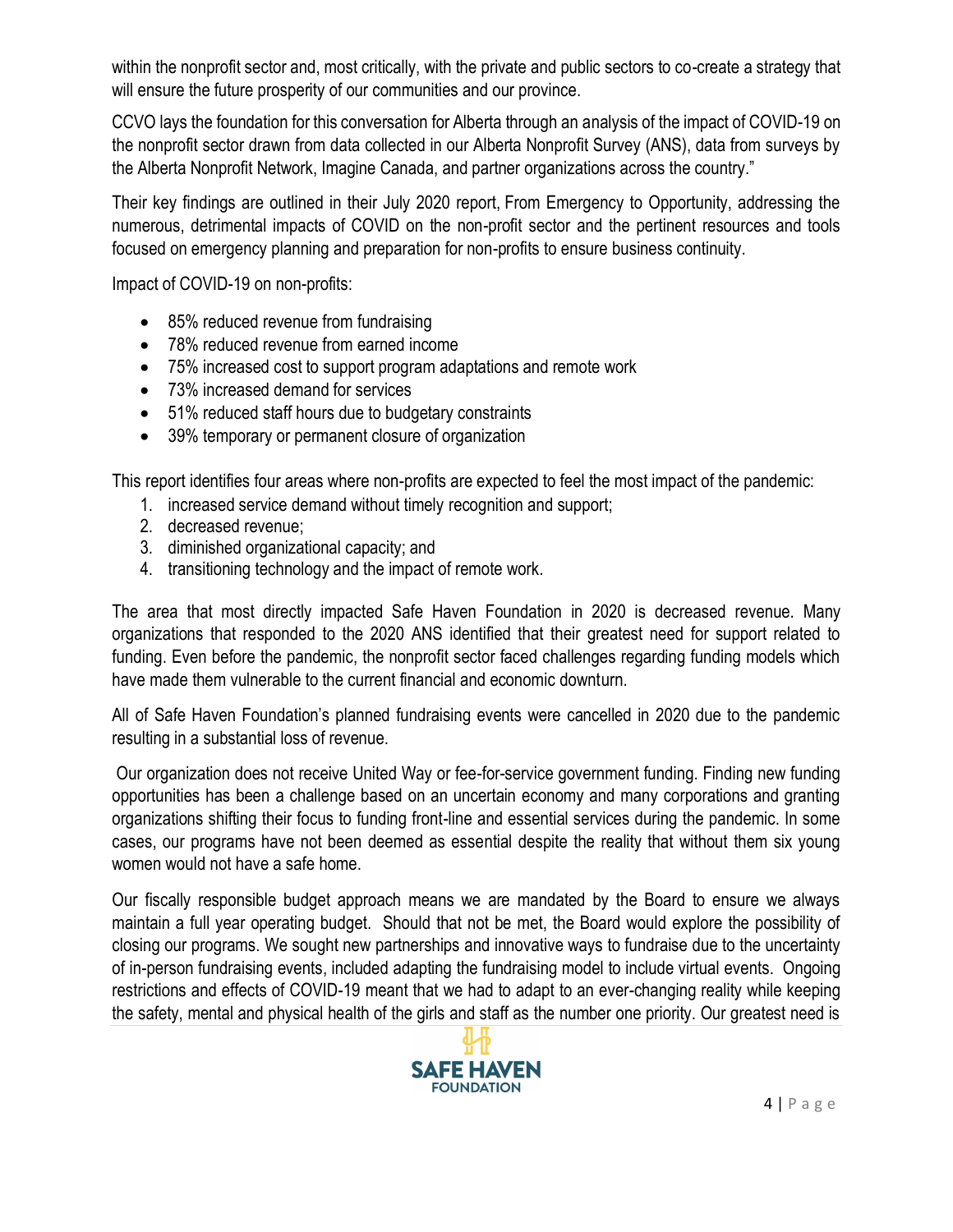for core operating support however this is often difficult to obtain due to many funders wanting to fund new initiatives or projects. Yet the reality is that without funding for core operating costs, the organization would not have the infrastructure to deliver on the mission.

## **Vision 2021-22**

Safe Haven Foundation operates with formalized goals and key strategies in mind. Our previous Strategic Plan carried us from years 2017-2020. In November of 2020 an updated Strategic Plan (aptly named Vision 2021-22) was developed and then unanimously approved by the Board of Directors in December 2020, which will serve as the cornerstone of all work being done as we remain steadfast in our mission to Help Give Calgary's Homeless and At-Risk Girls Their Future Back.

The Key Objectives in Vision 2021-22 are:

- *1. Continue to promote Safe Haven Foundation's image and presence in the community*
- *2. Enhance and enrich our spirit of reciprocity and social development in the community*
- *3. Build and expand on connections with organizations and new community and corporate partners*
- *4. Develop and build on our culture of support and engagement to continue to ensure staff and volunteer retention and job satisfaction*
- *5. Strengthen the economic sustainability of Safe Haven Foundation*

# **Key Outcomes in 2020:**



**Education:** Remaining in school and pursing educational goals is realistic once you have safe and supportive housing.

**100% of the girls living at Haven's Way furthered their education.**



**Employment and Supports:** Employability skills such as resume building and workplace communication are a must to becoming economically self sufficient.

**60% of girls were employed or engaged in employment support programs.**



**Mental and Emotional Health:** Every youth that enters Haven's Way struggles with their mental health and emotional well being. We hold their hand as they connect with us, and the resources needed to heal.

**80% of youth engaged in activities that supported mental health & well-being.**

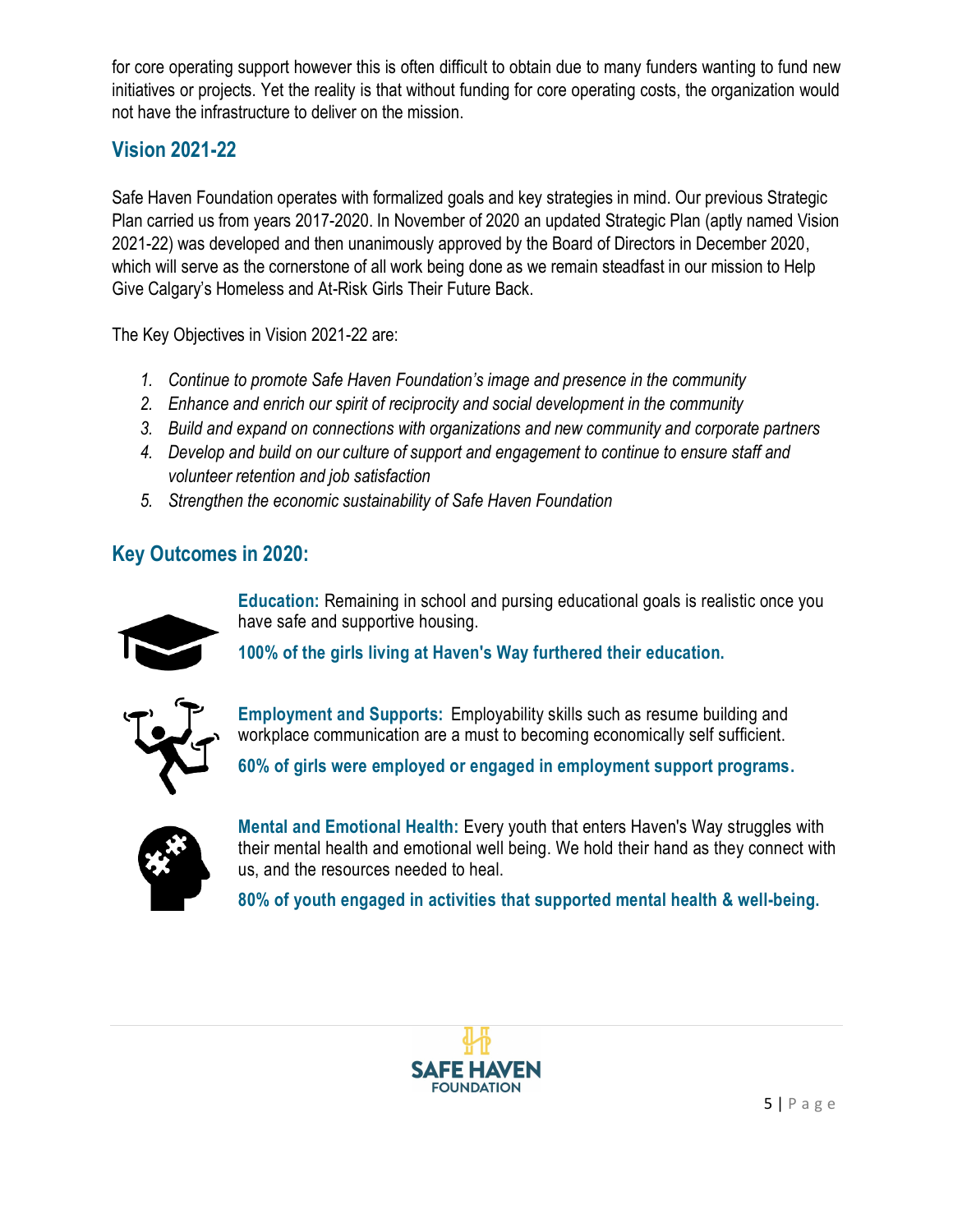

**Family and Natural Supports:** It is vital that youth find and strengthen networks of support outside of Haven's Way. 100% of youth felt that we helped them and their families in 2020.

**All girls could name 2 or more natural supports outside our program.**



**Community Involvement:** Giving back to the greater community is helping show the girls that they too can have an impact on the world around them.

**100% of the girls living at Haven's Way felt supported by the program to participate in positive community activities.** 

When a young person experiences trauma, guilt and shame quickly follow. It is our work to ensure youth feel seen and supported. By doing so, we help them to begin rebuilding self worth and trust.

**100% of the girls living at Haven's Way felt cared for!** 



We want every girl that comes through our doors to feel the exhilaration of personal growth. We set the bar high but attainable, knowing that for these girls the sky is the limit.

**97% of the girls felt challenged in a caring way while living at Haven's Way.**

## **Impact of the COVID-19 Pandemic**

A haven is defined as somewhere that you can gain shelter from a storm. For 20 years, this is what Safe Haven Foundation has been offering young women who are exiting homelessness. Never before in the history of our small and mighty program has there been a time when we felt the need for this haven any stronger than in the storm that is COVID-19. When the evidence became clear that this pandemic had arrived in our city, we knew that our organization's existing pandemic plan would point us in the right direction in these uncharted times. This storm has tested the youth we support, but also our Program Team and our Foundation as a whole. We have and will continue to support the girls in the unique way this time calls for. That often looks like many extra knocks on a bedroom door to encourage them to come out into the sun for a walk, conference calls with teachers about how to offer extra support, patience when small tasks like chores and cooking become more difficult and always the listening ear to hold space for these young women. They voice worry about what this pandemic means for them, their communities and the country. As these girls were previously homeless, they come to us with high levels of anxiety and a suitcase full of traumas. It is our great work to help them unpack and heal from their past so they can clearly see the path forward. During these uncertain times that path which was finally coming into focus all of a sudden has become blurry once again. This causes extreme anxiety and emotional triggers for them. At Haven's Way we teach these beautiful girls

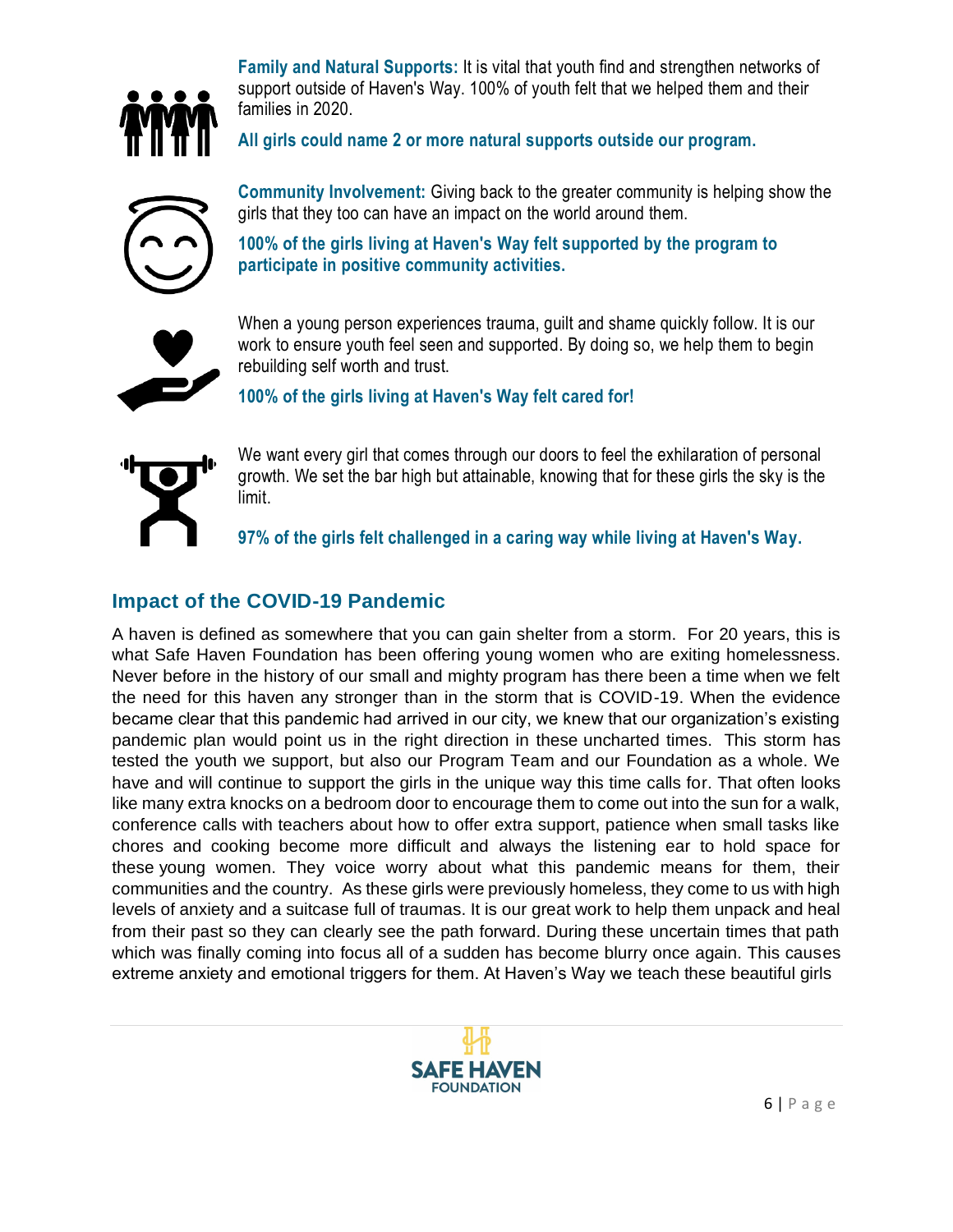to reach up over the fear of uncertainty and live in the moments that we are given right now. We see them choosing to find joy in the simple things like car rides with the music blasting and a breeze on their face, warm coffee, writing encouraging words on posters to the community, funny memes, movies and cooking together. We have young women rising up year after year despite the many storms they have weathered. Their resilience has shown us that they can sail through high winds and we are in this together.

# **Testimonials**

Perhaps the overall success of the program and investments made is best summarized in the words of some of the young women we have served.

*"The skills I learned at Haven's Way are what help me put one foot in front of the other when things start get hard. The friendships and connection that I made while living there are my supports for life. I keep trying! I have confidence knowing that I have what it takes to live the life I dream of."*



*"I cannot stress how much this scholarship has changed my life as a young lady. It has helped me mature so much more than I could have imagined. It has fed my ambition to further pursue my dreams (which there are many) but I plan to upgrade, attend Mount Royal University and then go to Edmonton for U of a's Human Ecology program."*

*"Thanks to Haven's Way for supporting my daughter and helping her find her way. As a parent it's always hard to try and do the right thing and we all make mistakes on our journey through life. Since she joined Haven's Way there has been a tremendous change in her personality. It has strengthened our relationship through the teachings and support from Haven's Way. The Support Coaches have been instrumental through all this. My daughter now understands better the cost of living and contributing to society. Thank you for your patience and support. Best thing that happened to her."*

### **Haven's Way Renovation Project**

To say our Haven's Way homes have been well-loved would be an understatement. Since the homes opened 20 years ago, more than 85 youth have lived under our roof. They have left behind their pain and their past. Our homes were tired and had begun to show the effects of being a safe place for so many amazing young women who did the hard work and have since headed off into their bright future.

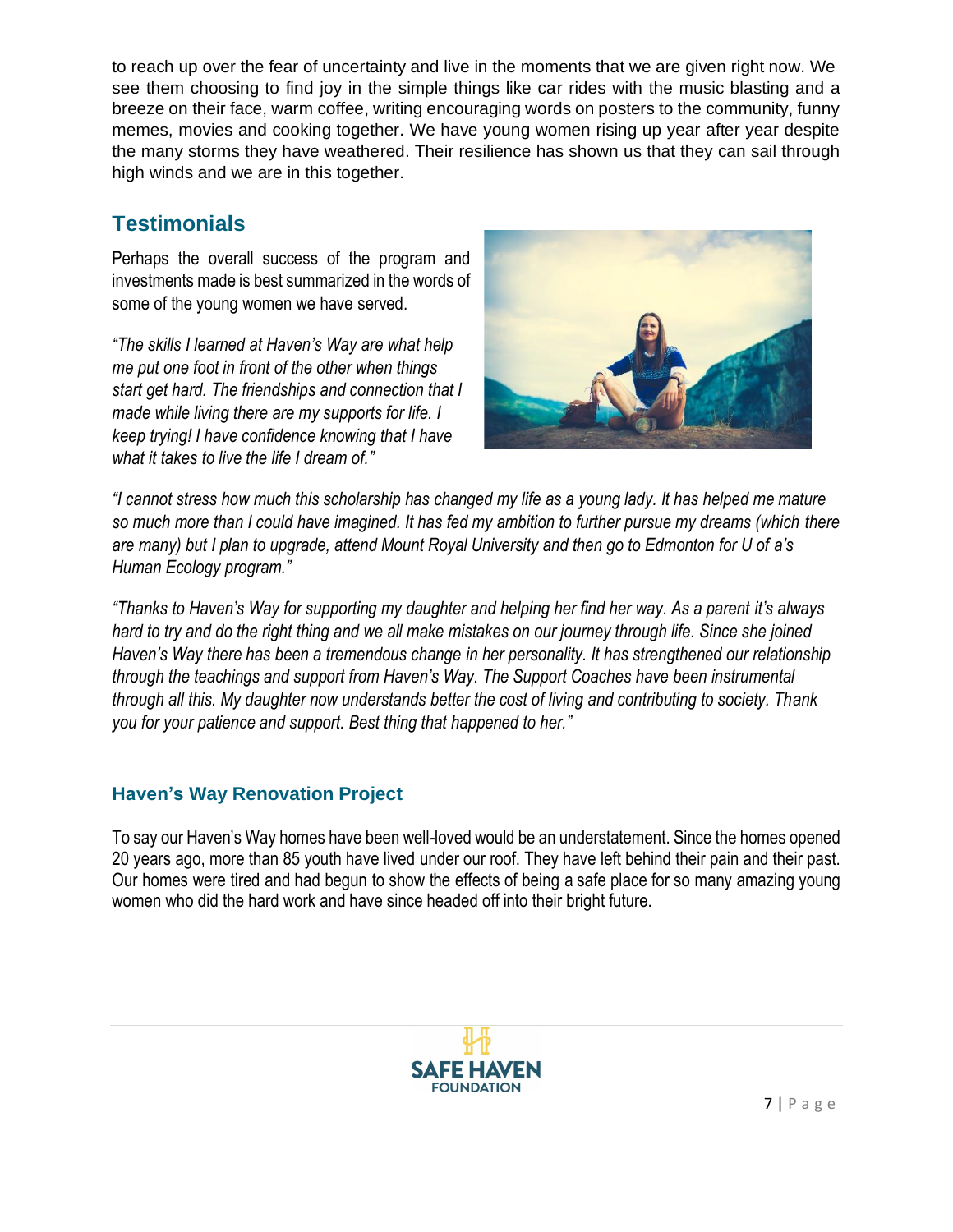

Thanks to grants received from the Alberta Government CFEP Program and the Home Depot Canada Foundation, our renovation dream became a reality! A plan was put in motion with Pinnacle Renovations for a major upgrade of Haven's Way to take place in April. Everyone was excited and inspired to begin creating a much-needed new space for the girls....then COVID-19 came to town and derailed those plans. Thankfully, Paul Klassen and his team at Pinnacle Renovations remained committed to the project and rallied the troops as soon as it was safe to do so.

The girls and staff worked hard to pack up the homes and prepare for the reno to begin. They were relocated for a week in August and the miracles began to take place! Over 13 trades and volunteers participated, working together and around the clock to pull off an extreme home makeover style renovation at Haven's Way. Their tireless work paid off and the space is beautiful. The rejuvenation that has just been given to our space has seeped into our team's hearts. Watching the community of trades and volunteers rally to ensure the girls and staff have a safe and cool environment has inspired us all. The important work that is done inside the walls of Haven's Way is needed and impactful and now we have even more beautiful walls to get this work done! We are so grateful.



 *Photo Credit: Christy Turner Photography*

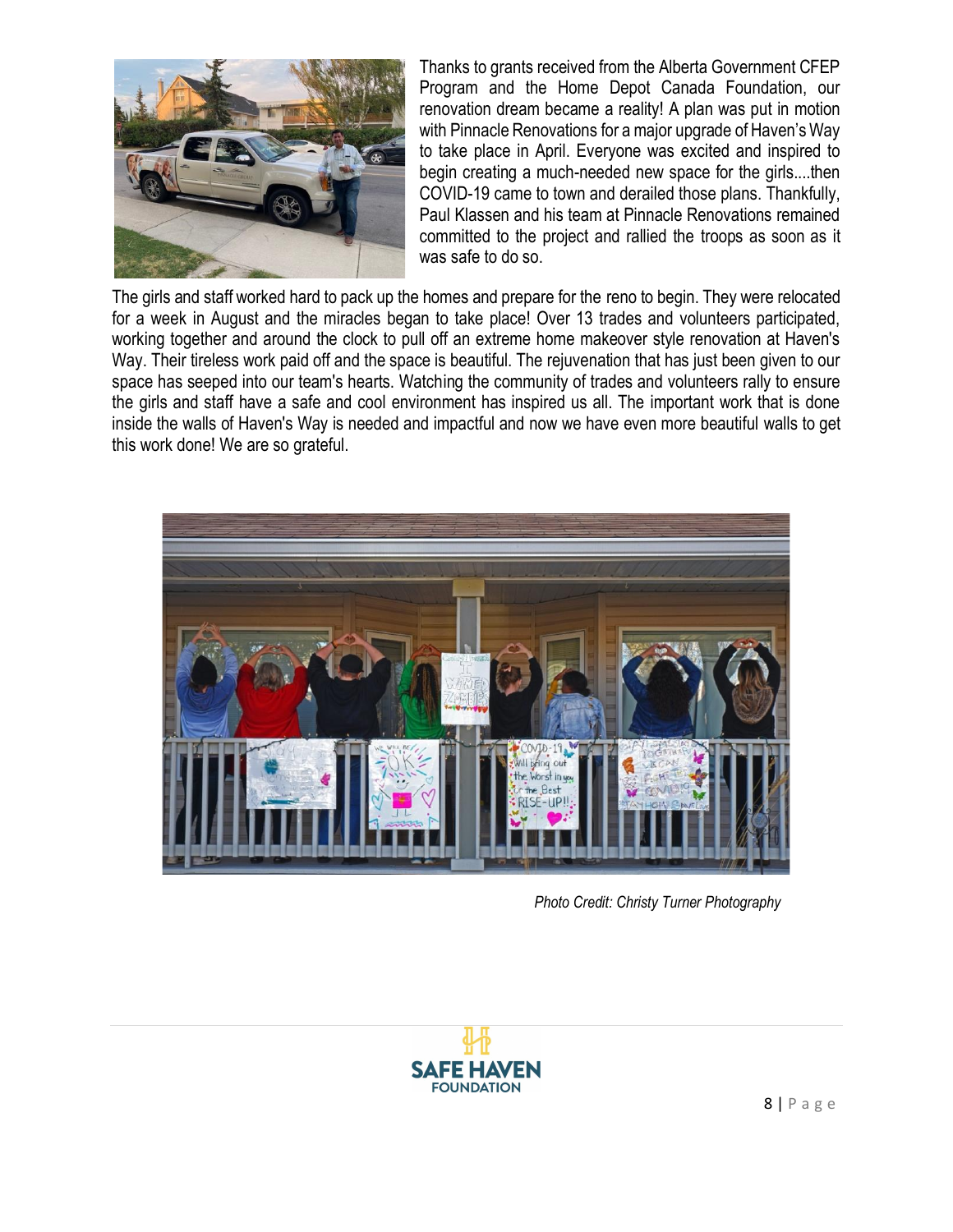# **Financials**





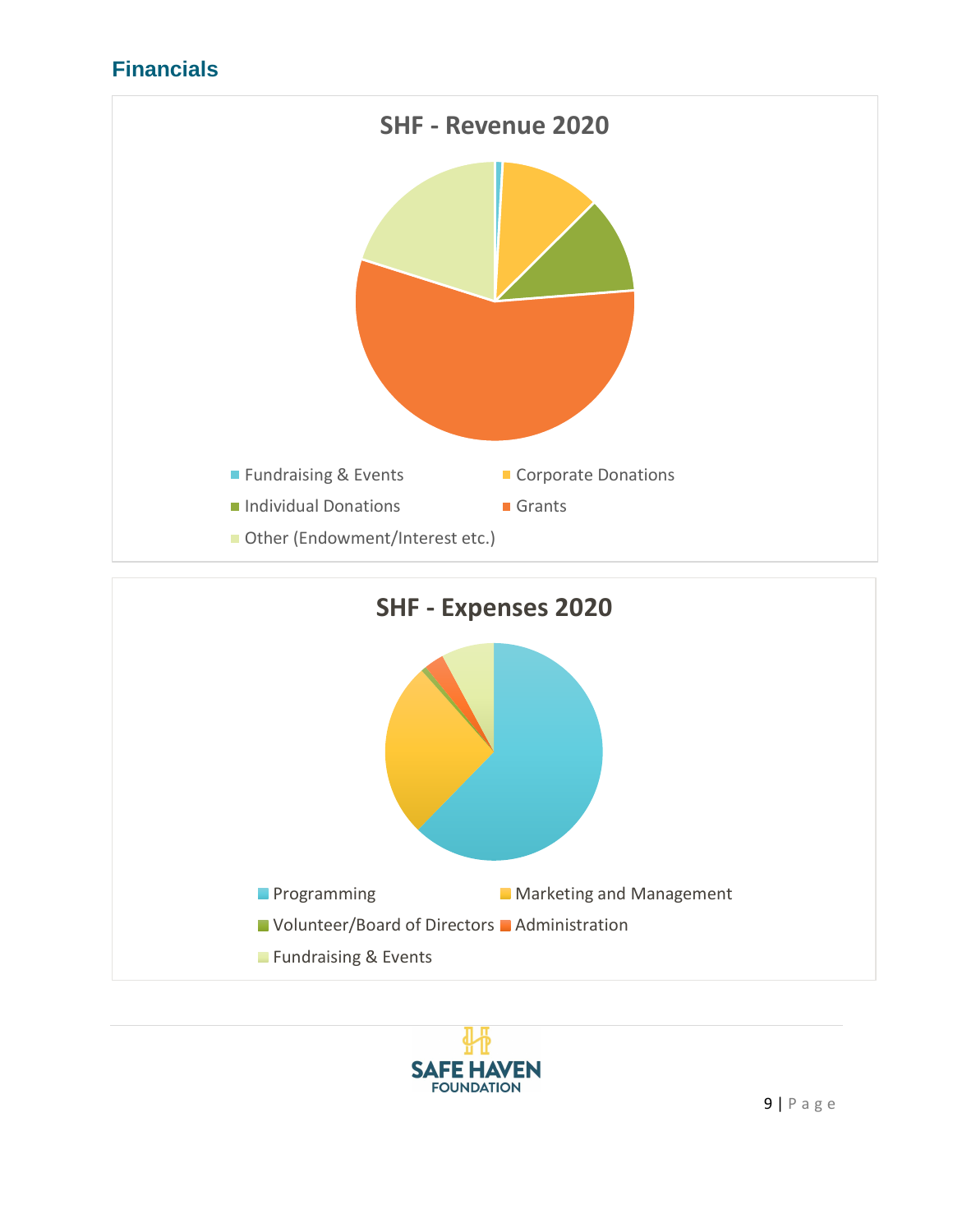# **Financial Statements – 2020 Financial Statements**

*Safe Haven Foundation's history of fiscal responsibility means we have never had to do emergency funding. Our proactive strategies mean we have never put the youth we serve at risk of loss of services. By resolution passed by the Board of Directors, Safe Haven Foundation is mandated to ensure a full year of operating is maintained at all times (\$534,000).*

The Statement of Financial Position of Safe Haven Foundation of Canada as of December 31, 2020 and the Statement of Operations and Changes in Fund Balances attached hereto has been completed by our CPA. Based on the current economic strife caused by COVID-19, the Board has approved to not audit 2020, thus saving approximately \$7000 to \$8000 in expenses.

## **2021 Financial Position**

Safe Haven Foundation entered 2021 with cash of approximately \$750,000. As Safe Haven Foundation is mandated though a unanimous resolution by the Board of Directors to ensure that a full year of operating is maintained (\$534,000), leaving an opening operating balance of approximately \$216,000. The cash will be converted to capital for the purchase of the new facility for Haven's Harbour.

|                              | <b>Operating Fund</b> | <b>Capital Fund</b> | <b>Total 2020</b> | <b>Total 2019</b> |
|------------------------------|-----------------------|---------------------|-------------------|-------------------|
| <b>ASSETS</b>                |                       |                     |                   |                   |
| <b>CURRENT ASSETS</b>        |                       |                     |                   |                   |
| Cash and cash equivalents    | \$<br>788,447         |                     | \$<br>788,447     | \$<br>804,578     |
| <b>Accounts Receivable</b>   | \$                    |                     | \$                | \$<br>6,764       |
| <b>Prepaid Expenses</b>      | \$<br>769             |                     | \$<br>769         | \$                |
| <b>GST Receivable</b>        | \$<br>4,843           |                     | \$<br>4,843       | \$<br>3,816       |
|                              | \$<br>794,059         |                     | \$<br>794,059     | \$<br>815,158     |
|                              |                       |                     |                   |                   |
| <b>LONG TERM INVESTMENTS</b> | \$                    | \$<br>1,000,000     | \$<br>1,000,000   | \$<br>1,000,000   |
| <b>CAPITAL ASSETS</b>        | \$                    | \$<br>430,413       | \$<br>430,413     | \$<br>297,823     |
|                              | \$<br>794,059         | \$<br>1,430,413     | \$<br>2,224,472   | \$<br>2,112,981   |
| <b>LIABILITIES</b>           |                       |                     |                   |                   |
| <b>CURRENT LIABILITIES</b>   |                       |                     |                   |                   |
| <b>Accounts Payable</b>      | \$<br>25,329          |                     | \$<br>25,329      | \$<br>9,519       |
| Source Deductions Payable    | \$<br>9,001           |                     | \$<br>9,001       | \$<br>17,326      |
| Deferred Income              | \$<br>7,075           |                     | \$<br>7,075       |                   |
|                              | \$<br>26,845          |                     | \$<br>26,845      | \$<br>24,078      |
|                              |                       |                     |                   |                   |
| <b>NET ASSETS</b>            |                       |                     |                   |                   |
| Invested in Capital Assets   |                       | \$<br>430,413       | \$<br>430,413     | \$<br>297,823     |
|                              | n m                   |                     |                   |                   |

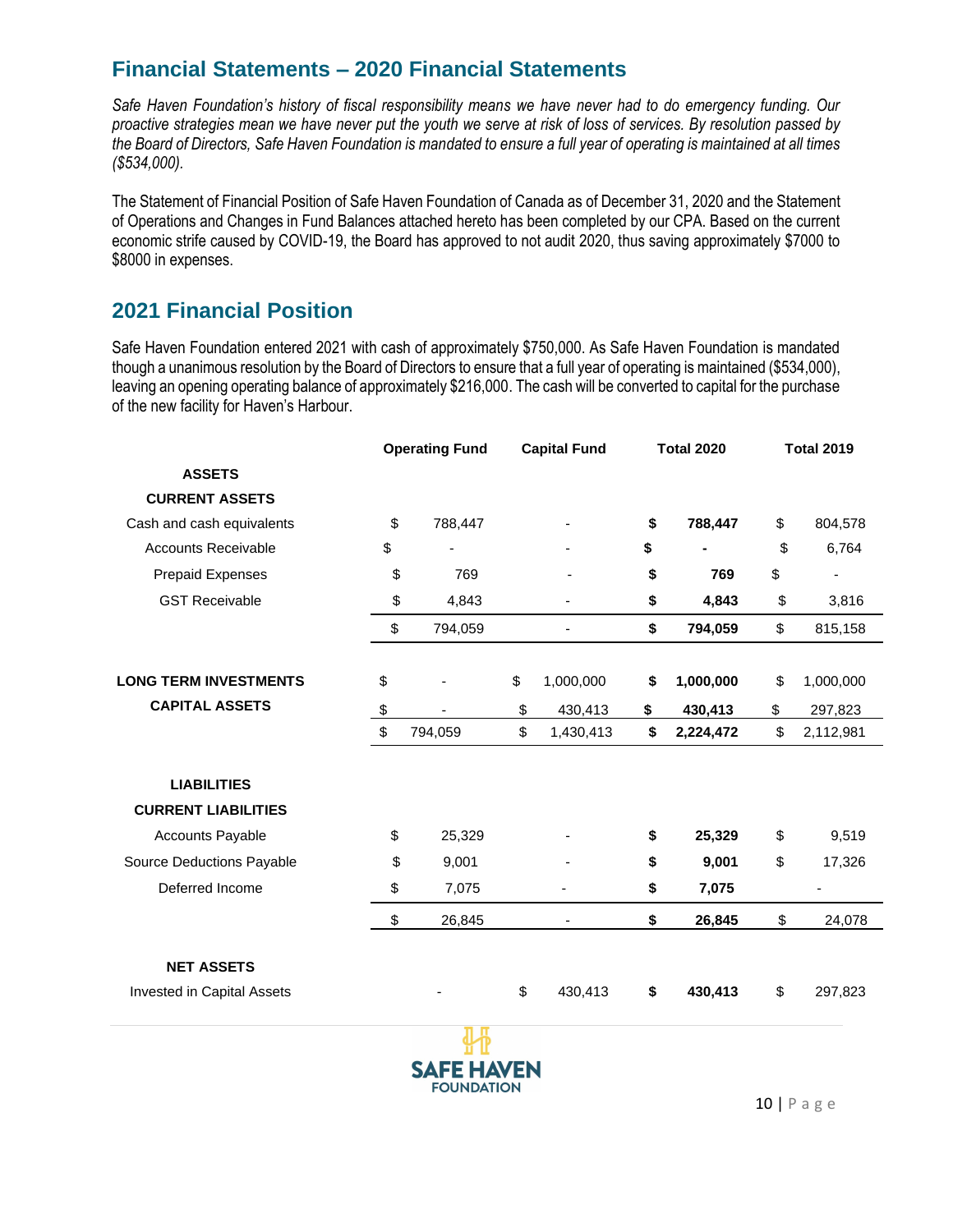| Unrestricted | \$<br>752,654 | \$<br>1,000,000 | S. | 1,752,654 | \$<br>1,788,313 |
|--------------|---------------|-----------------|----|-----------|-----------------|
|              |               |                 |    |           |                 |
|              | \$<br>794,059 | \$<br>1,430,413 | \$ | 2,183,067 | \$<br>2,086,136 |
|              |               |                 |    |           |                 |
|              | \$<br>794,059 | \$<br>1,430,413 | \$ | 2,224,472 | \$<br>2,112,981 |

## **Note on Endowment Fund Revenues**

Safe Haven Foundation embarked on an Endowment Fund Campaign from 2008 to 2010 in order to raise funds that would assist in the long-term sustainability of our programs. In accordance with our commitment to our donors, revenue go directly into the general operating of Safe Haven Foundation, ensuring manpower and systems are at peak efficiencies so that we can continue to deliver our programs to the youth who so desperately need our support.

Two separate Endowment Funds are held at the Calgary Foundation.

1. Directed Fund of approximately \$1,372,574 that provides approximately \$90,000 per year in revenue, and;

2. Managed Fund of approximately \$1,145,000 which provides approximately \$30,000 per year in revenue.

#### Do we have access to these funds?

The Directed Fund are monies donated to the Calgary Foundation on our behalf and the income from this fund is paid to us annually. The Managed Fund is Safe Haven Foundation money held in accordance with our donors wishes. Legally we have access to it; morally we do not.

# **Leadership**

#### **Management Team**

| Karen Sherbut    | President (Volunteer) & Co-Founder  |
|------------------|-------------------------------------|
| Carolyn Holloway | <b>Community Engagement Officer</b> |
| Larissa Goldhart | <b>Team Coordinator</b>             |
| Heidi Walter     | Program Development Officer         |
| Krista Mergel    | Program Manager                     |

#### **Board of Directors**

| Karen Sherbut                | President, Chair & Co-Founder |
|------------------------------|-------------------------------|
| Paul Kelly                   | <b>Vice-President</b>         |
| A.B. Sandy Cameron Secretary |                               |

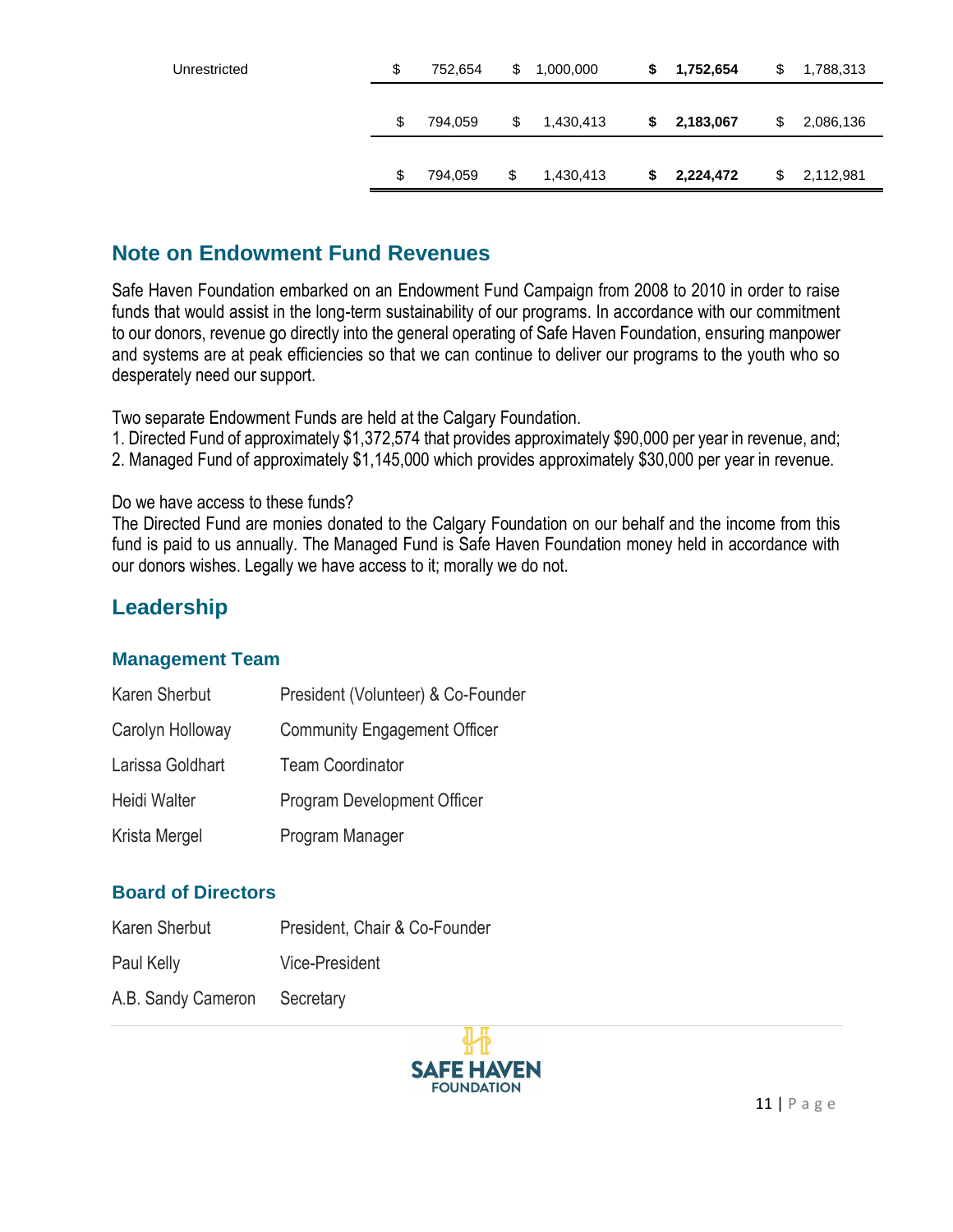| John Sherbut           | Treasurer & Co-Founder |
|------------------------|------------------------|
| C. Mike Barrett        | Director               |
| Cam MacCorquodale      | Director               |
| Keli Pollock           | Director               |
| <b>Michael Sherbut</b> | Director               |
| Keli Pollock           | Director               |
| Lyndon Ward            | Director               |

# **We Need Your Help**

You can directly change the lives of Calgary's homeless and at-risk girls!

Safe Haven Foundation does not receive government fee-for-service or United Way funding and exists solely due to the generosity of granting organizations, corporations, and individuals in our community.

**Donate** or become a **Volunteer Ambassador** now and see your valuable contribution create a better and brighter future, and help us change the world one girl at a time ~ **[www.safehavenfoundation.ca](http://www.safehavenfoundation.ca/)**







# **Thank You to All of Our Donors**

Our Partners and Supporters play an integral role in ensuring the success, growth and longevity of the Safe Haven Foundation. Their ongoing financial and in-kind support drastically reduces our overhead and operating expenses.

### **Fundraising Events**

All of Safe Haven Foundation's planned fundraising events were cancelled in 2020 due to the pandemic resulting in a substantial loss of revenue. However, through a combination of evolving to virtual events and the support of local businesses choosing us as their charity partner, we were able to recoup some of those lost funds. We greatly appreciate each and every one of these initiatives not only for the monetary value, but also for raising awareness of the Safe Haven Foundation and the often unquantifiable but greatly valued domino effect of opening doors to potential new donors, community partners and volunteers.

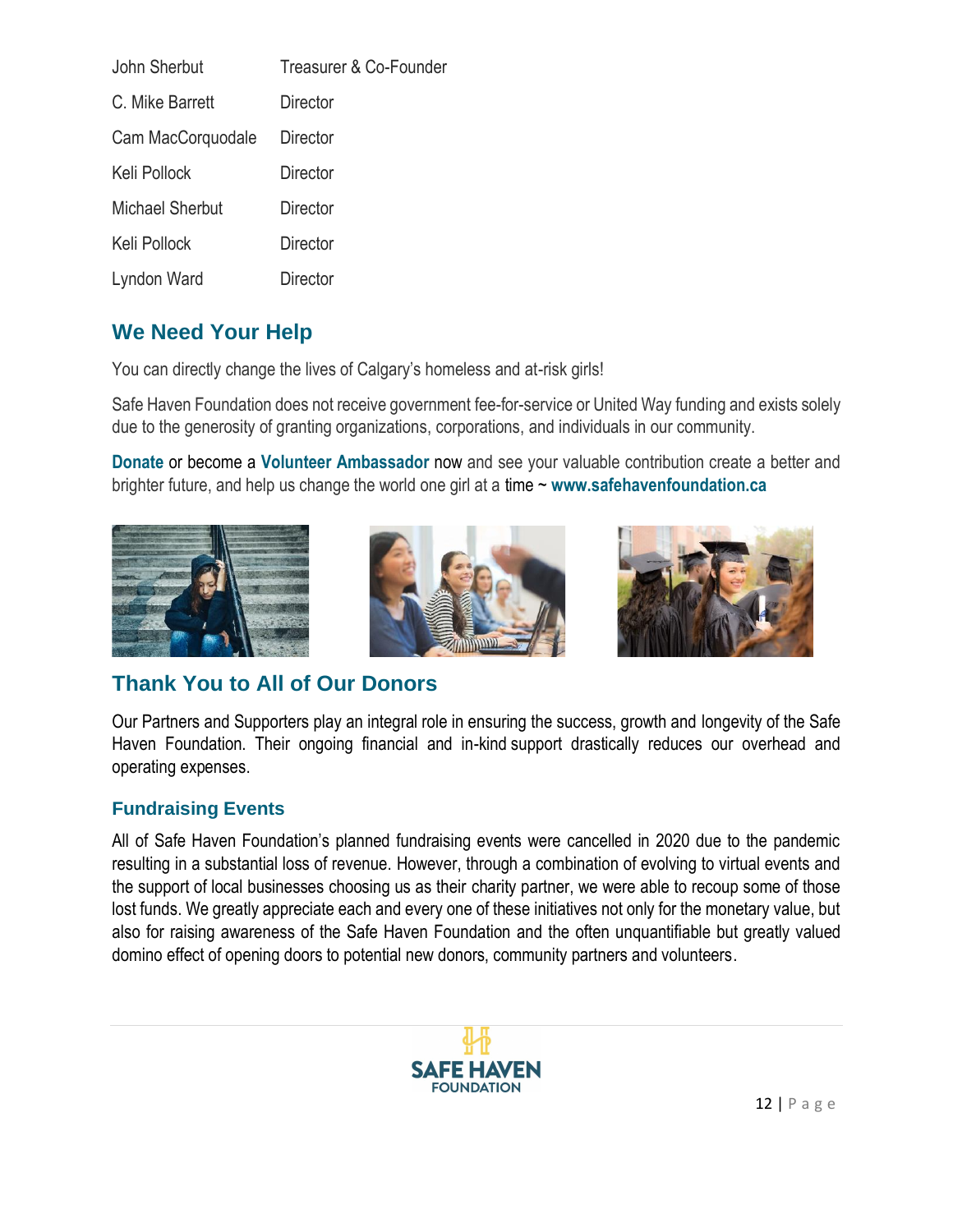#### *2020 Events and Initiatives:*

- EWI Calgary Golf & Games
- L'Oreal Canada Women of Worth
- Lola Lash Bar Holiday Campaign
- Murrieta's Barrel of Hope Promotion
- Noble Vines Charity Program
- Shaw Charity Classic Birdies for Kids presented by AltaLink
- Raising the Roof Campaign
- Tom Wilson Concert Sponsored by AGCTC
- Una Pizza & Wine Community Love c
- Wine Windfall Raffle (hosted by the Kinette Club of Calgary)

#### *2020 Donors:*

| \$25,000 and Above                                      | $$24,999 - $5,000$                     | \$4,999 - \$1,000              | <b>In-Kind Partners</b>    |
|---------------------------------------------------------|----------------------------------------|--------------------------------|----------------------------|
| Harold and Betty<br>Allsopp Fund                        | C.B. Powell Foundation                 | Allan and Christine<br>Klassen | <b>Britgary Properties</b> |
| Jack Carter Family<br>Fund                              | Cadillac Fairview                      | Anonymous Fund                 | <b>Mtek Digital</b>        |
| James and Patricia<br><b>Burns Flow Through</b><br>Fund | Calgary Children's<br>Foundation       | <b>CLAC</b>                    | <b>Pinnacle Group</b>      |
| The Prosser Charitable<br>Foundation                    | <b>Calgary Flames</b><br>Foundation    | <b>Coast Capital Savings</b>   | <b>Pollock Creative</b>    |
| Karen and John<br>Sherbut                               | <b>Canadian Western</b><br><b>Bank</b> | <b>Connect First CU</b>        | <b>Shaw Communications</b> |
|                                                         | Hillberg & Berk<br>Accessories Inc.    | Dan & Rose Mellersh            |                            |
|                                                         | L'Oreal Canada                         | <b>Ember Fund</b>              |                            |
|                                                         | Leonard & Faigel<br>Shapiro            | <b>Enerplus Corporation</b>    |                            |
|                                                         | Long View Systems                      | Eric Furlan                    |                            |
|                                                         | Nickle Family<br>Foundation            | <b>EXP Services Inc.</b>       |                            |
|                                                         | <b>PCL Construction</b><br>Management  | Fraternal Order of<br>Eagles   |                            |
|                                                         | Ken and Francis<br>Rickbeil            | Gary & Patricia Jordan         |                            |